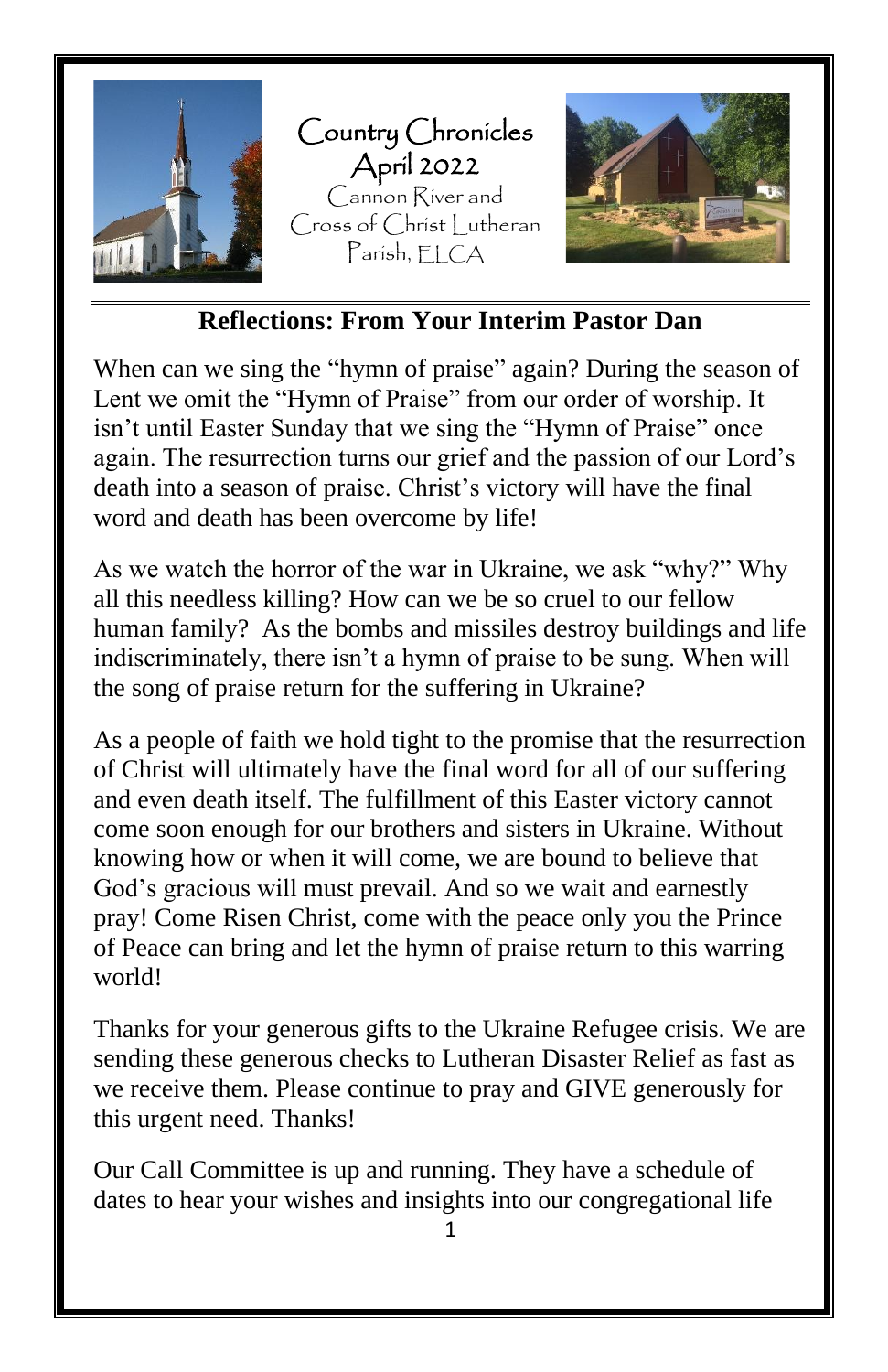and into the kind of pastor that would serve Cannon River and Cross of Christ most effectively. Please note the scheduled opportunities for you to communicate your insights with the Call Committee. Your input is very important. Thanks for your participation in the call process.

There is a pastor waiting to accept the letter of call we will be extending. Pray for this unknown pastor as well as the call committee as they follow the Spirit's leading.

My prayer is that you will have a meaningful Lenten journey to the cross this season. Please place the Holy Week schedule on your calendar. Palm Sunday will be the "First Communion" for a number of our youth. The Maunday Thursday worship (at Cannon River) and the Tenebrae Good Friday service (at Cross of Christ) will prepare us for the much anticipated celebration of Christ's victory over death on Easter Sunday. Holy week is like one long story unfolding in each of the worship services. Try to keep the entire enactment of Christ's passion as well his resurrection in your worship life during Holy Week.

Yes we will sing the "Hymn of Praise" once again! May the sound of praise also return to Ukraine and all troubled parts of our world. May it come SOON!

Blessings of the risen Christ hold your heart and mind with the hope of New Beginnings here and everywhere!

Pastor Dan

*Contact Information for Interim Pastor Dan Nordin: Church Phone:* 651-388-3464 *Cell Phone:* 763-458-5066 *Email:* pastor@cccrchurch.com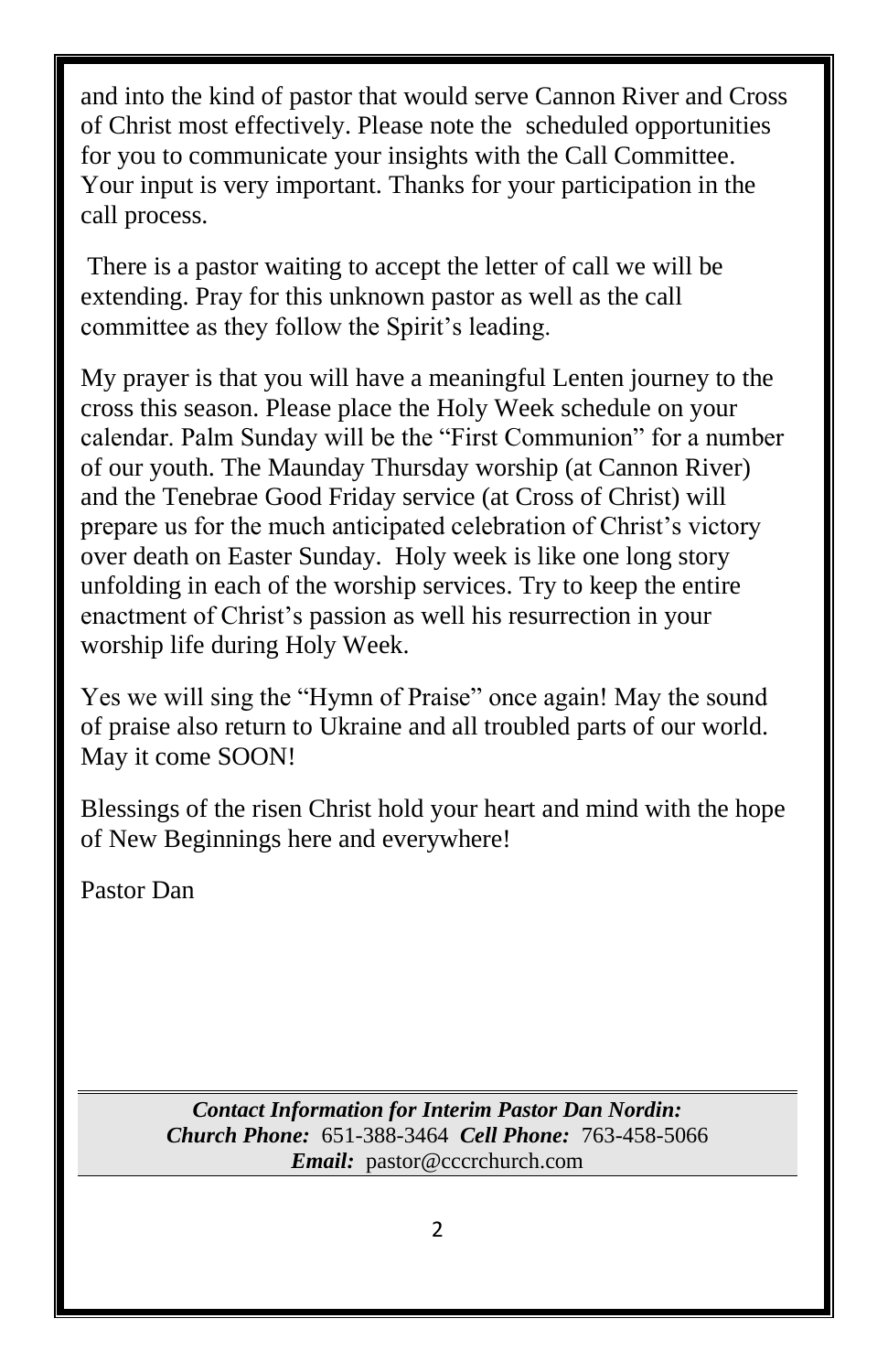| <b>Cannon River News</b>                              |         |                 |            |  |  |  |  |
|-------------------------------------------------------|---------|-----------------|------------|--|--|--|--|
| <b>Attendance</b>                                     |         |                 |            |  |  |  |  |
| March $6th$<br>March 13 <sup>th</sup><br>March $20th$ |         | 11<br>13        |            |  |  |  |  |
|                                                       |         |                 |            |  |  |  |  |
|                                                       |         |                 |            |  |  |  |  |
|                                                       |         |                 |            |  |  |  |  |
| <b>Financial Report</b>                               | Income  | <b>Expenses</b> | <b>Net</b> |  |  |  |  |
| Jan                                                   | \$2,435 | \$3,638         | (\$1,203)  |  |  |  |  |
| Feb                                                   | \$2,445 | \$3,853         | (\$1,408)  |  |  |  |  |

# **Cannon River Council Rotation for April**

**April 3 Michelle April 10th Mark April 14 th (Maundy Thursday) Bill April 17th Sharon April 24th David**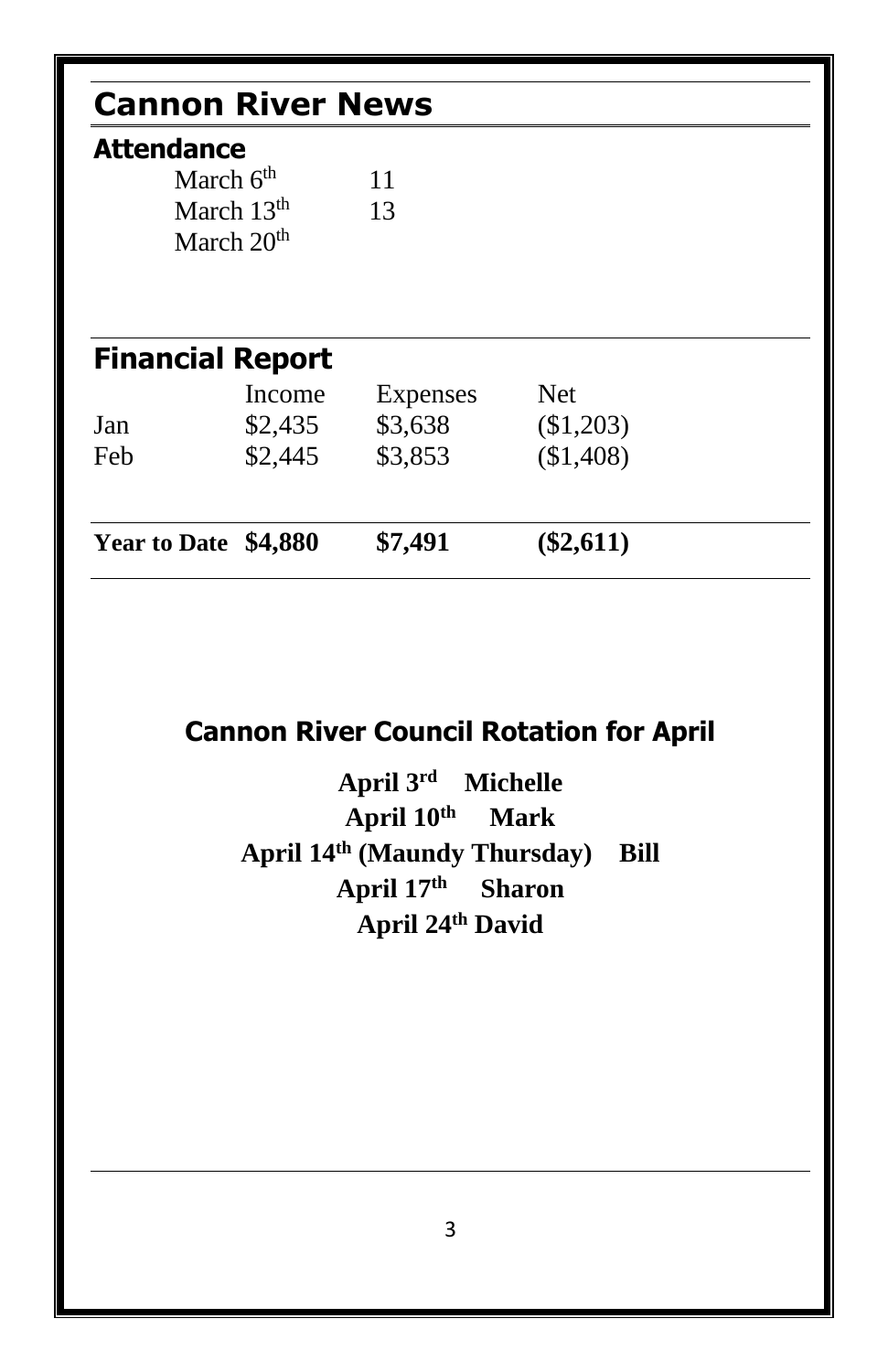# **Meet your Call Committee**

Cannon River:

Ellen Hartman (overall Chairperson) John Neibur Bruce Brage Polly Valade

Cross of Christ:

Jim Gustafson (Chair of the Cross of Christ team) Kellie Dahling Cheryl Fox Carl Peterson

If you have any questions, suggestions, or insights, please feel free to contact anyone on the Call Committee. Thanks for your prayers on behalf of their important work.

# **Call Committee-Update**

On March 1st, Cannon River and Cross of Christ Call Committee members met with Bishop Barb Streed. Bishop Streed walked us thru the Call Committee process. Chairpersons and Secretaries were appointed for each church.

### **Cross of Christ**

| Chair     | <b>Jim Gustafson</b> |
|-----------|----------------------|
| Secretary | Cheryl Fox           |

### **Cannon River**

| Chair     | Ellen Hartman |
|-----------|---------------|
| Secretary | Polly Valade  |

On March  $17<sup>th</sup>$ , the Call Committee met. A letter to the congregation, along with a survey will be sent out.

For five Sundays, starting April 24<sup>th</sup> worship service will be shortened and time will be available to fill out additional surveys.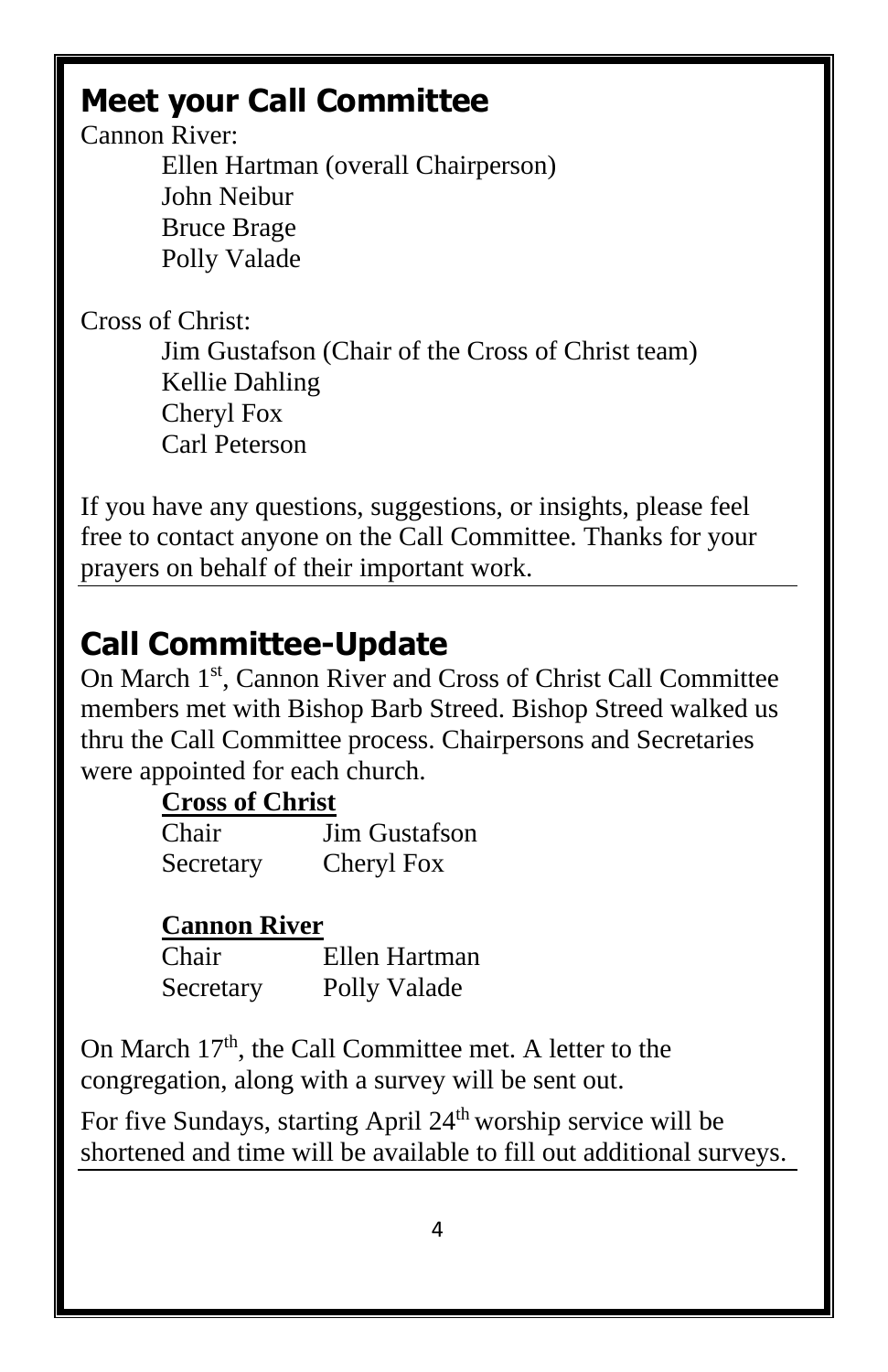# **What is a Tenebrae Worship?**

On Good Friday (7 PM) we will have a Tenebrae service (at Cross of Christ). It is a moving service with the reading of the Passion of Christ interspersed with familiar hymns and special music. Tenebrae means, "lengthening shadows." Seven candles will be extinguished throughout the worship symbolizing the growing darkness in Christ's passion and crucifixion. This worship will prepare us well for the anticipation of the celebration of Easter. Don't miss this powerful worship!

## **Motorcycle Ministry**

If you or someone you know (neighbor, friend or co-worker) is interested in forming a Motorcycle Ministry, we will be meeting on Wednesday, April 20, 7 pm at Cross of Christ to schedule the monthly rides for the summer. Ride your bikes, weather permitting. Contact Pastor Dan (763-458-5066) if interested. Visitors are ALWAYS welcome.

### **Returning to the Altar for Communion**

Cross of Christ will return to the altar for communion starting in April, with the possibility of "walk by" communion on contemporary Sundays. Wafers will continue to be used*.*



### **Building Vision Committee**

During the March Council meeting; the newly created Building Vision Committee was discussed. In April, the Council will review, discuss, and decide on five individuals that would be great assets to this committee.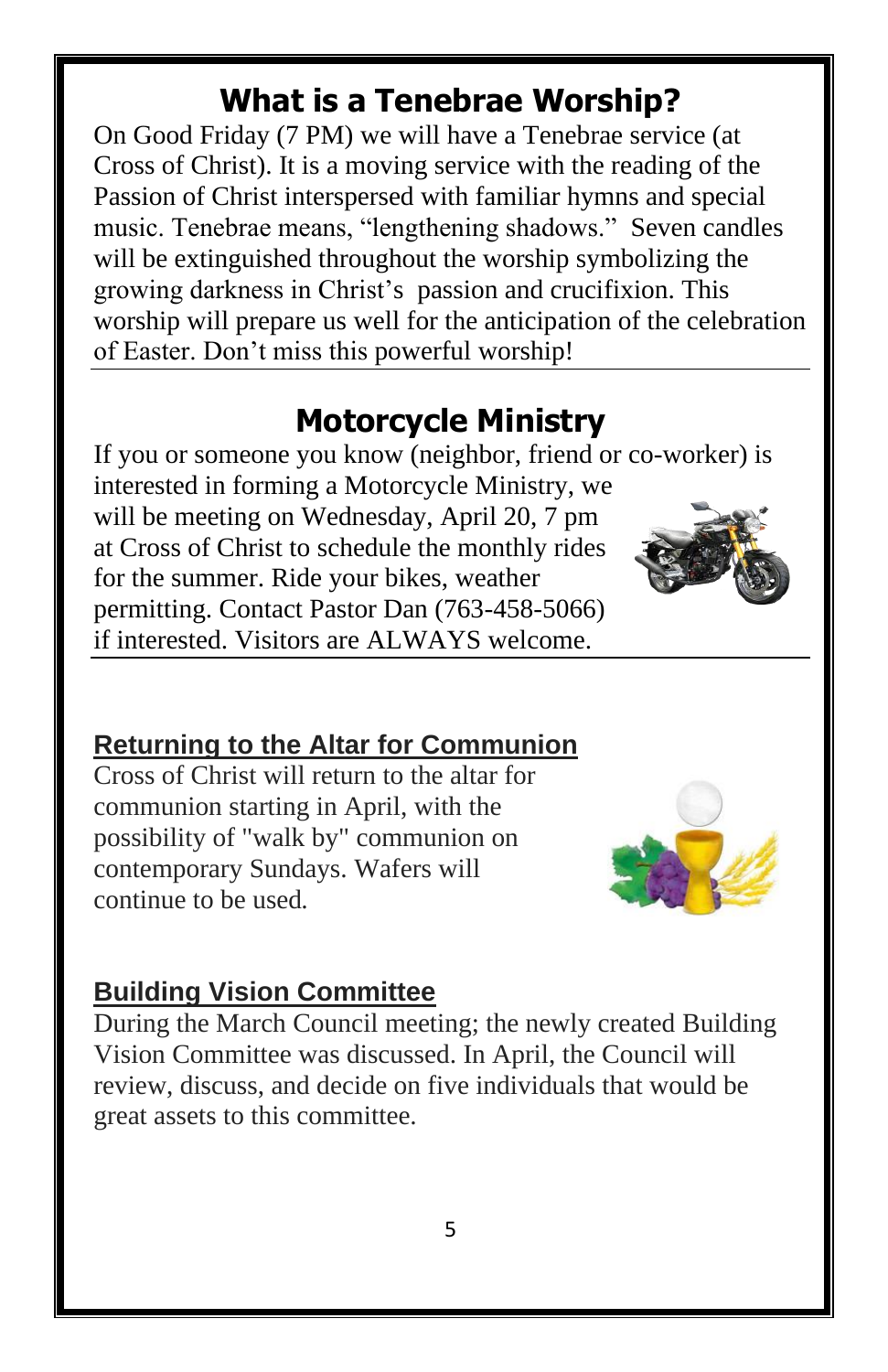# **Cross of Christ News**

*We are called by the Spirit to be a lasting presence in our community, faithfully sharing the Word of God through worship, fellowship and service to our neighbors.*

*Faithful through Generations*

Assistants for April 2022

#### **Readers**

| April 3rd              | Carl Peterson |
|------------------------|---------------|
| April 10 <sup>th</sup> | Ann Kulla     |
| April 17th             | Doris Gruber  |
| April $24th$           | David Hill    |

#### **Greeters**

| April $3rd$            | Doris Gruber           |
|------------------------|------------------------|
| April 10 <sup>th</sup> | Sunday School Children |
| April $17th$           | Dennis & Jackie Martin |
| April 24 <sup>th</sup> | Jim & Sue Hill Family  |

#### **Altar**

Millie-April 3rd April  $10^{th}$  and  $17^{th}$  open Yvonne-April 24th

#### **Attendance**

|                       | March $6^{th}$ 32 |  |
|-----------------------|-------------------|--|
| <b>Council Person</b> | March $13th$ 37   |  |
| Ann Kulla             | March $20th$ 36   |  |

#### **Council Person** Ann Kulla

#### **April Ushers**

Jeff Busse Anyone else who can help

### **Kitchen Person**

Sandi Petrashek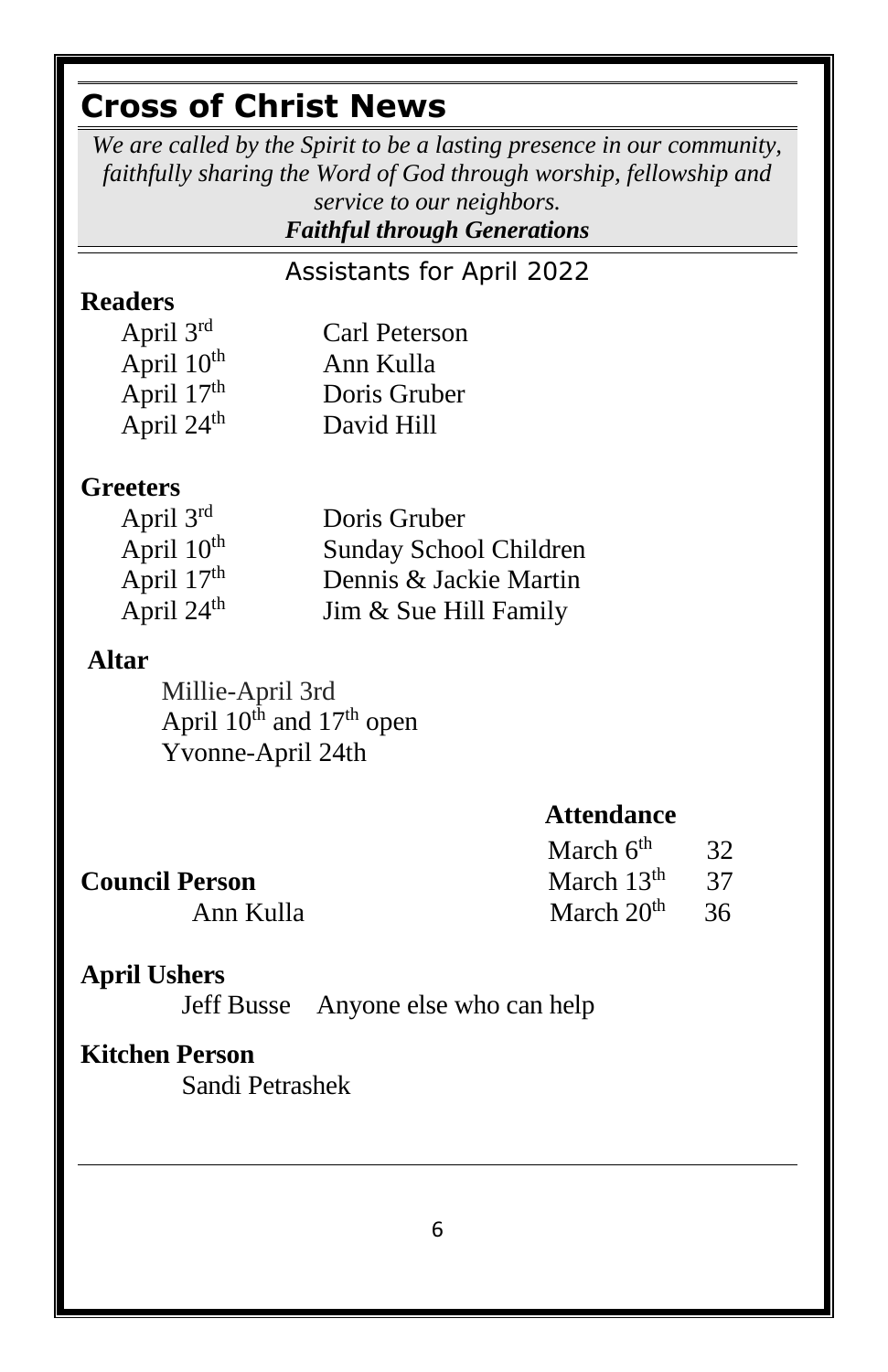

# **Financial News:**

**Thrivent members,** please remember that you can designate choice dollars earned in 2021 only until **MARCH 31, 2022**. Contact your agent for more information. Cross of Christ greatly appreciates these gifts, which go to Building and Grounds maintenance. In Feb we received \$246 in Thrivent Choice dollars.

**Lent and Easter donations** will go to cover our operating costs.

In Feb, giving was down and expenses were higher. Some of the contributing factors to the **higher expenses** were a larger gas bill and loyalty bonuses paid to employees.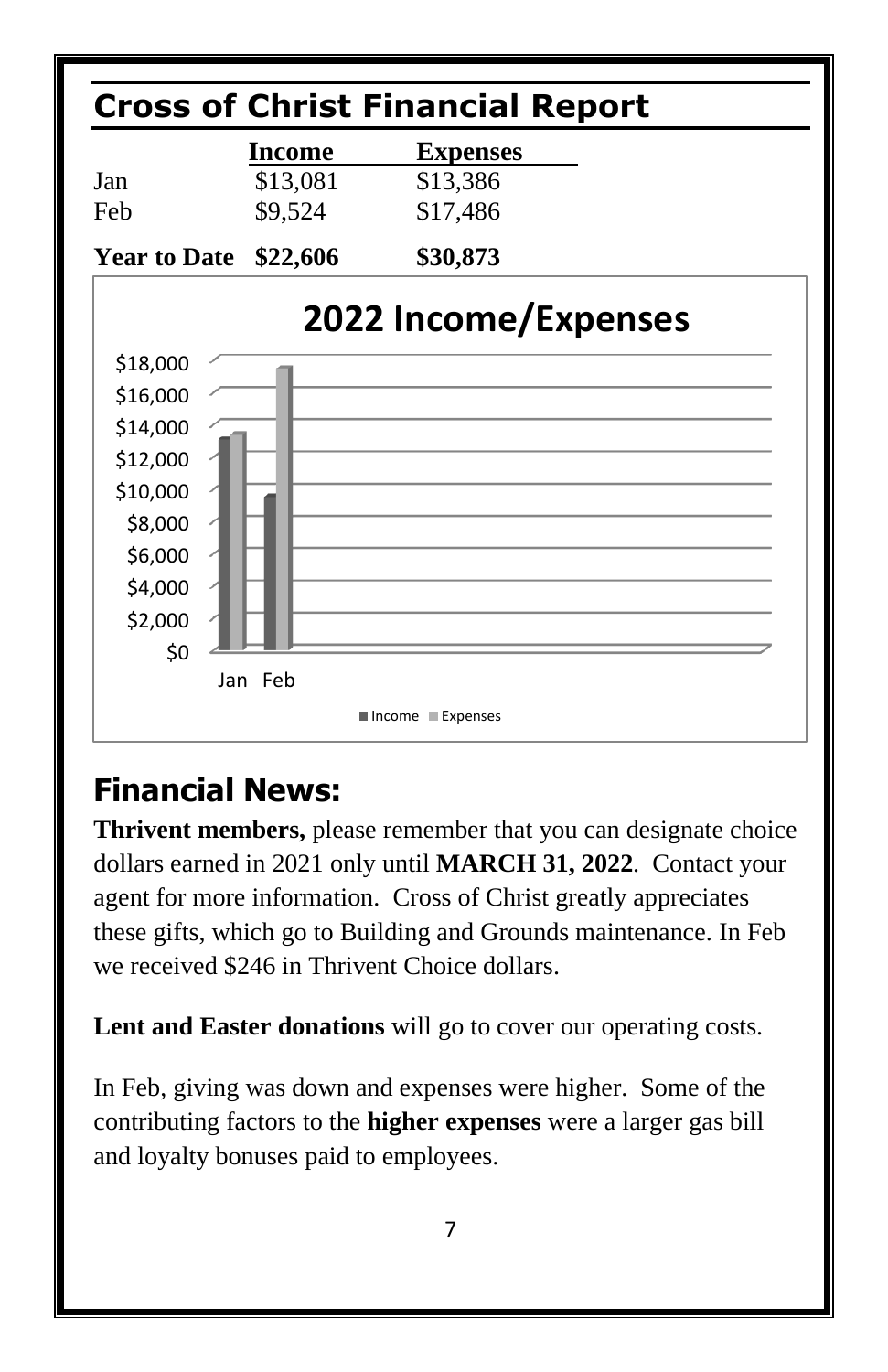In Feb we received the \$1,000 from our last **Family Fare receipt collection**, which was sent on to Feed My Starving Children.

Prepaid **Kwik Trip cards** are available through Julie Schriefels at 507-990-7024. A portion of your purchase price comes directly to Cross of Christ. It is a very easy way to support your church!

The **Simply Giving Program** allows you to have your church offering automatically deducted from your checking or savings account, biweekly or monthly. Please contact Rebecca Peterson for help with setting up scheduled donations through Simply Giving, your bank, or other financial institution. **THANK YOU** to everyone who has scheduled giving to Cross of Christ, whether it be through Simply Giving, your bank, or other organization.

If you make any purchase on **Amazon.com**, you can designate .5% of your order to come to Cross of Christ by using **smile.amazon.com** instead, and designating us as the recipient.

The next Finance meeting is scheduled for **Wed, Apr 6 at 6 pm at church**. Detailed reports of income and expenditures are always available upon request.

Rebecca Peterson, Treasurer [crossofchristtreasurer@gmail.com](mailto:crossofchristtreasurer@gmail.com) 651-301-2652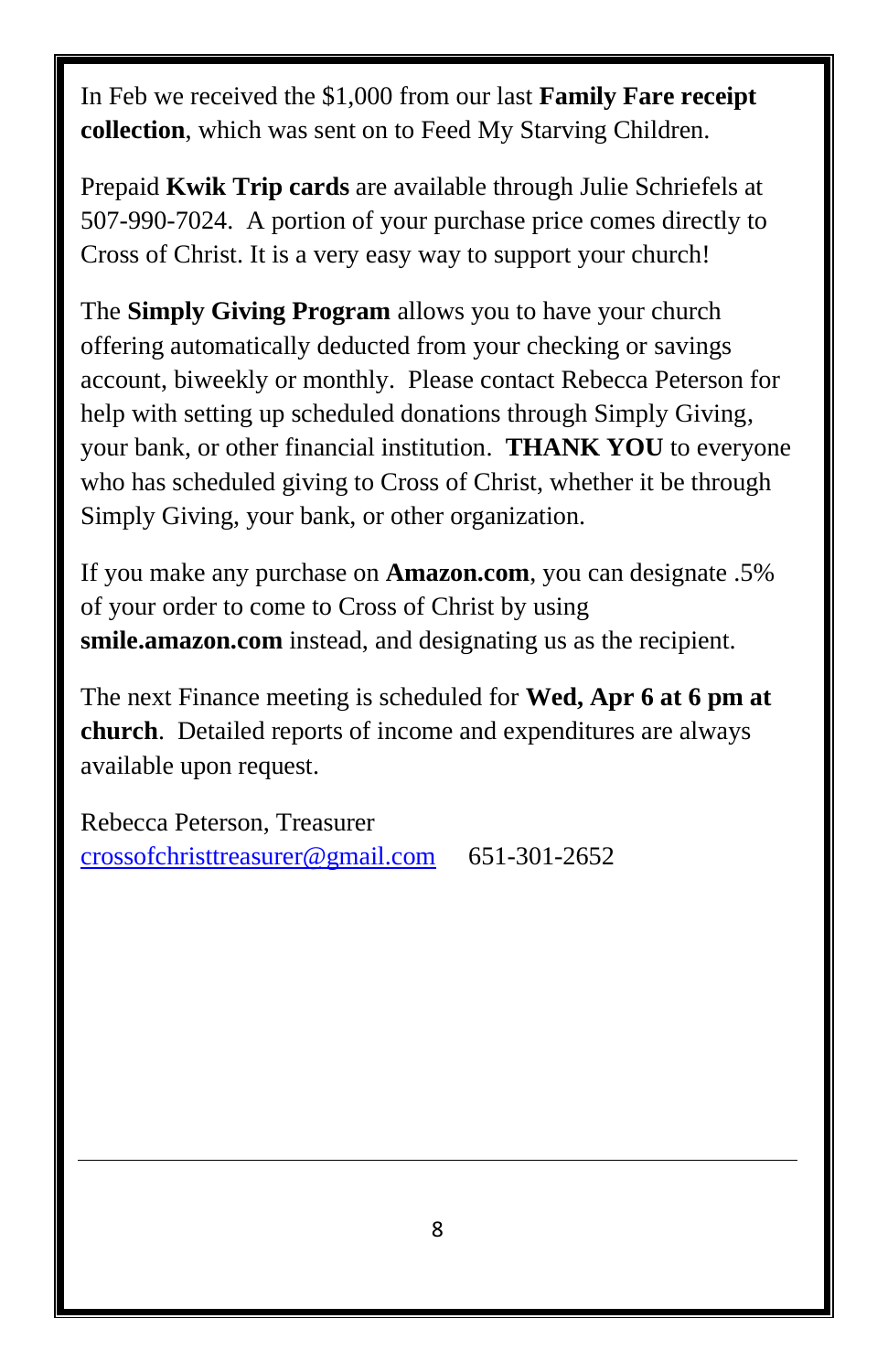### **Kwik Trip Cards**



Help support our Building Maintenance Fund by buying Kwik Trip scrip cards. The cards can be used to purchase anything at Kwik Trip from gas, groceries and car washes to anything else they sell. Available in **\$10, \$20, \$25, \$50 and \$100.** You pay

the amount of the card being purchased; the church makes 5% of the sales and another 10% for non-fuel purchases made with the cards. The **next order** will be put in on **Tuesday, April 12** and will be available at the church by, April 17. **If you would like to order cards and are not on the regular order list, please email [hjschreif@live.com](mailto:hjschreif@live.com)** or 507-990-7024. Thank you to those who have ordered Kwik Trip Cards. Julie Schreifels

## **WELCA Bible Study**



April 12th, 2022. Pastor Dan will lead bible study.

Bring a snack to share if you like.

Meet in Dahlen Hall- 9am to 11am.

#### **Cross of Christ Cemetery** [This Photo](https://www.stpaulcalhan.org/page/2/)

The Cemetery yard seems to have come through the winter very well. We will plan a clean-up day for Ap[ril 23rd](https://creativecommons.org/licenses/by-sa/3.0/), anyone that would be interested in h[elpi](https://creativecommons.org/licenses/by-sa/3.0/)ng please contact me. We will be removing some trees and many limbs that have fallen over the winter months.



If you are considering your future plans and would like to purchase a lot in our Cemetery, we have plenty of options available. Please contact me and I would be happy to help you. Ann Kulla [aekulla@embarqmail.com](mailto:aekulla@embarqmail.com)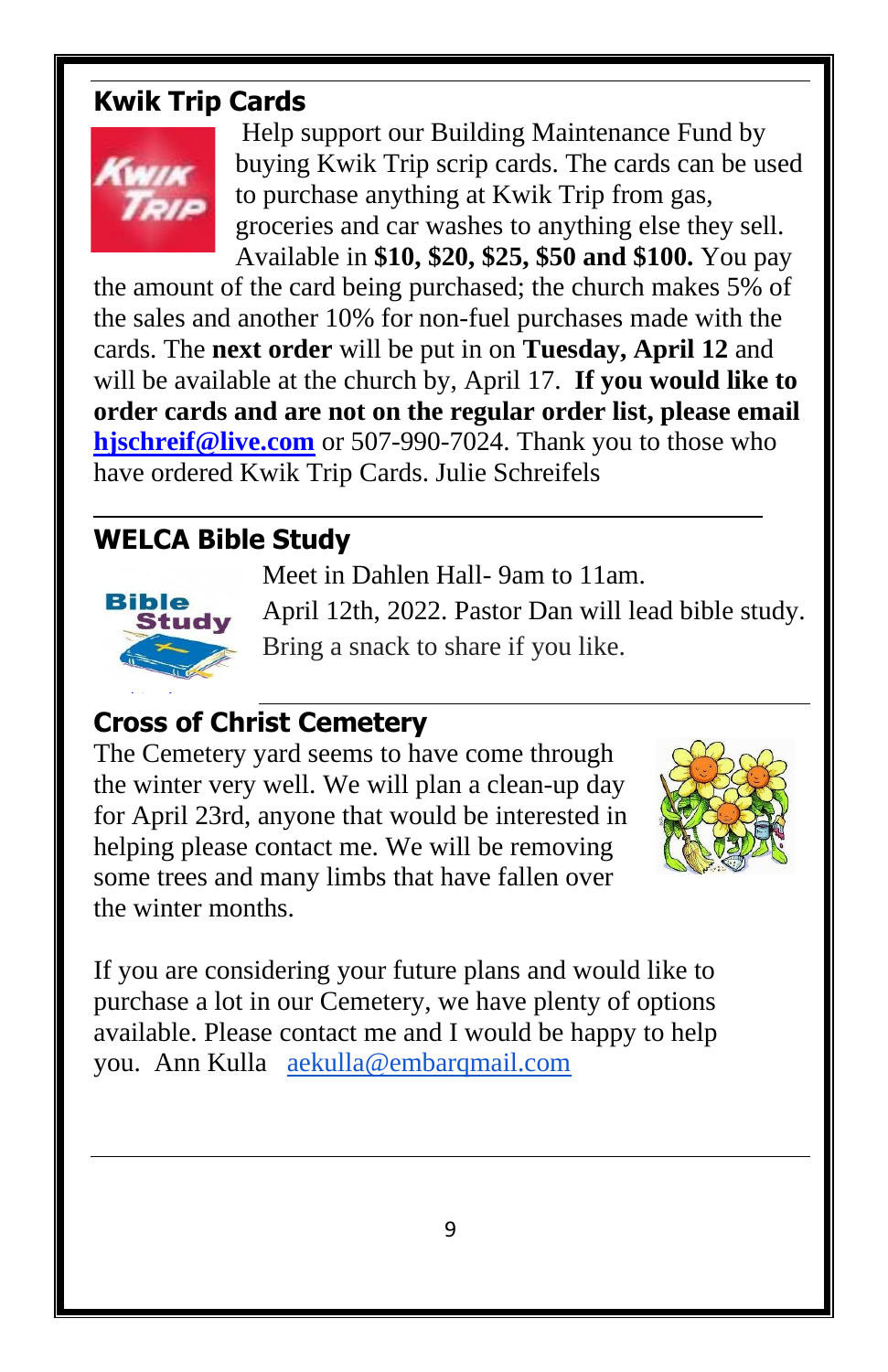### **Garage Sale**

Time to start cleaning out your closets!! Cross of Christ will hold a garage sale **April 21st from 10-7pm, April 22nd from 8-4pm and April 23rd from 8-12pm.** Garage sale set up and item drop



off will be **April 17-20th from 4- 7pm**. Please have clean, smoke free items, no electronics. Both set up helpers are needed as well as workers for the days of the sale. Please contact Lynette Hanson 651- 380-7814.

### **Church Softball League**

The Church softball league is looking to add more players to the team (typically need 12-15 players). Games usually start the beginning of May and run through August…with a few practice games. If you are interested in playing on the Church Softball League this year, please contact Ron Hanson at 651-303-8387. Let's get out

and play some ball!!

### **Cross of Christ 150th Anniversary**

Cross of Christ will be celebrating 150 years in 2023. We are looking for members to coordinate this exciting time in our Church history. Please contact the church secretary for details.

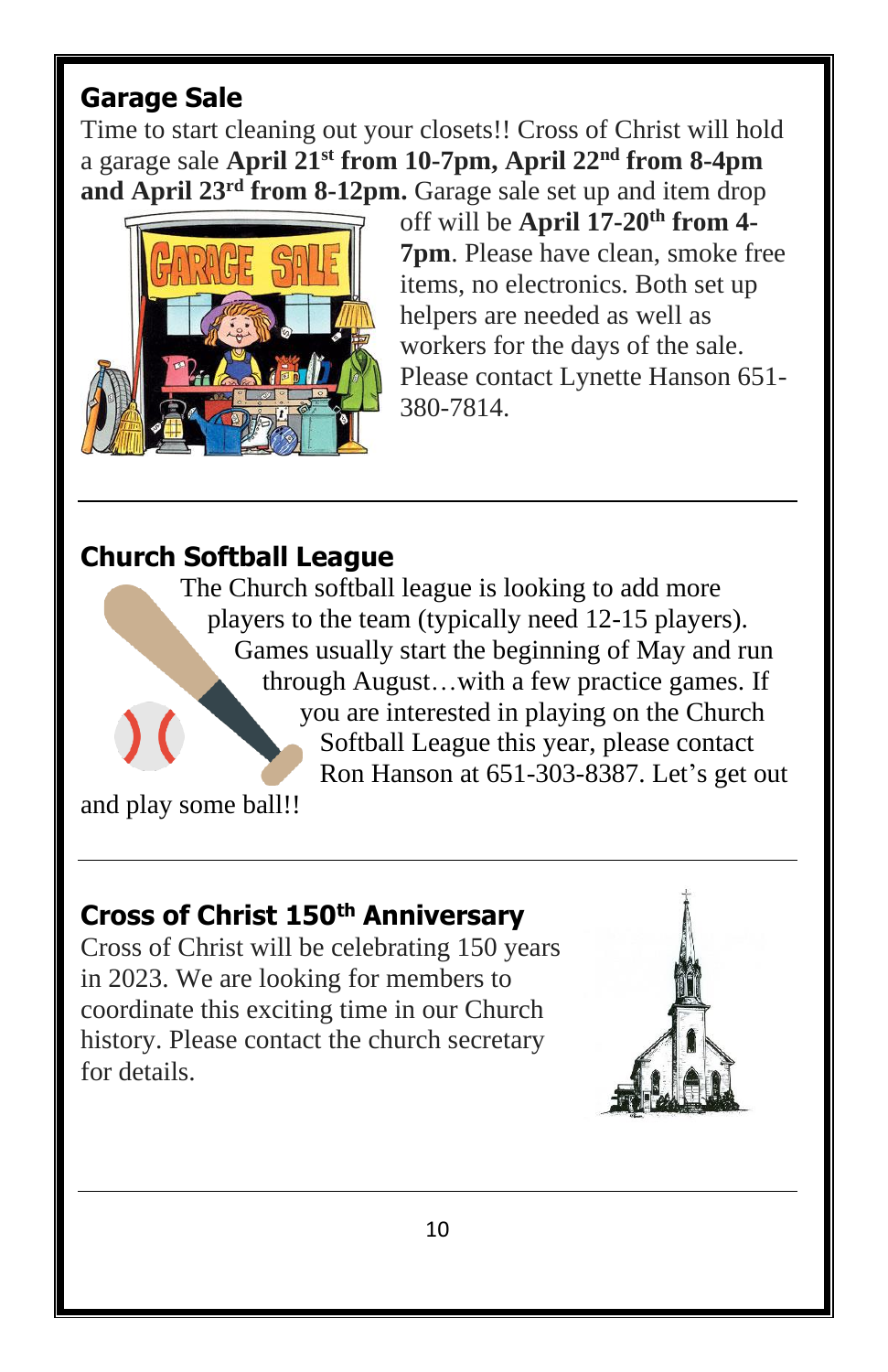# **Missions**

*Some call it Mission work . . .it's also called "Loving Others"*

# **Minnesota Food Share**



**Our thanks to you . . . the Mission Committee** would like to thank everyone who made a donation to support Minnesota Food Share. Your donations go directly to a food bank where 100% of the funds are distributed to

food shelves.

This is a significant and direct way of caring for people who need nourishment. Just one way we can share the love of God and help those in need.

Thank you for being so generous!

## **Family Fare Store Receipt Collection**

We continue to collect **Family Fare** store receipts; our total to date is \$66,554. When we reach \$150,000 we will receive a \$1,000 check payable to Feed My Starving Children. So, please save your receipts. Bring them to the bucket right inside of church.



## **Introducing Jacob John!!**

In March the Sunday school kids were introduced to Jacob John

our newly sponsored child through The Rift Valley Children's Village in



Tanzania. Jacob became the 102nd child of the village. The Mission



Committee will continue to support Gabby for a few more years while she finishes school. The next collection of the banks will by May 1<sup>st</sup> and will support both Gabby and Jacob. Thank you!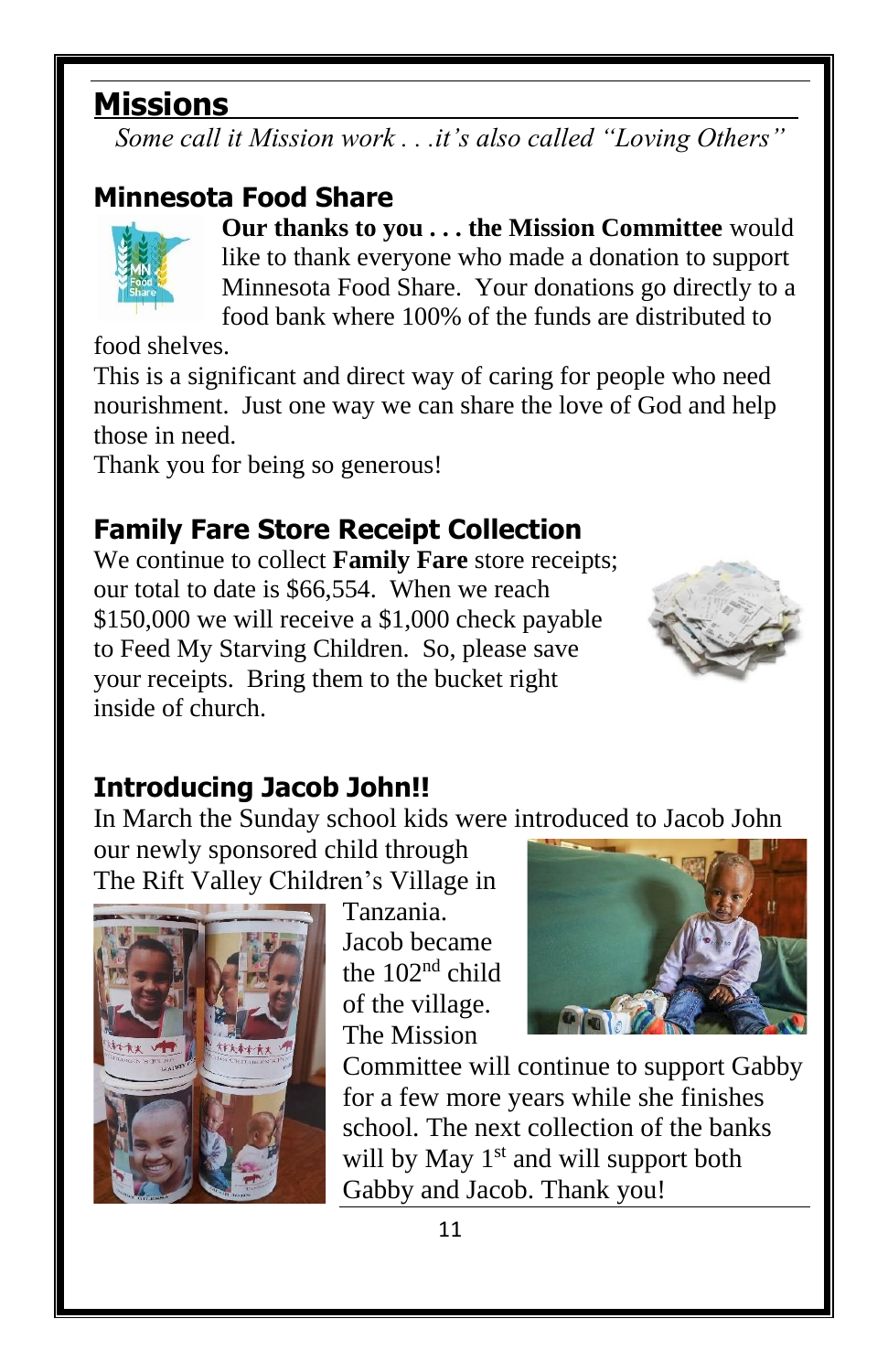# **Youth and Learning News**

**Sunday School Activities** April 3 - Buck-A-Chick Fundraiser April 7 (Tuesday) 6:00-7:00 First Communion Instruction April 10 - First Communion –during worship service April 10 - Palm Sunday Brunch- after church April 17 - No Sunday School – Easter Sunday April 21, 22, & 23 Church Garage Sale – Youth Serve Lunch April 23 7:00 pm - Mercy Me Concert, Target Center April 27 – 6:00 Confirmation Banquet May 1 - Confirmation May 8 - Last Day of Sunday School until fall May 13- 5:30 Pizza and Movie night at Pastor Dan's May 15 - Graduate Recognition

Confirmation classes will be suspended during Lent. Confirmation students are required to attend at least four Lenten worship services in leu of the regular classes.

First communion instruction is for anyone who has not had their first communion 5th grade or higher. Brooklyn Fox and Erin Briggs will receive first communion on April 10<sup>th</sup>.

**Cross of Christ Scholarship** The Cross of Christ Christian College Scholarship Program awards scholarships to members of Cross of Christ as a means to support furthering their education at a faithbased institution. The criteria and application are attached. Please have applications in by May  $5<sup>th</sup>$ .

**Graduate Recognition**: The 2022 graduates will be recognized during the worship service on May  $15<sup>th</sup>$ . Coffee fellowship in honor of the graduated will be right after the worship service. If you know of anyone from Cross of Christ who will be graduating from high school (Emma Dinndorf) or post-secondary school please contact Julie Schreifels by April 15<sup>th</sup>.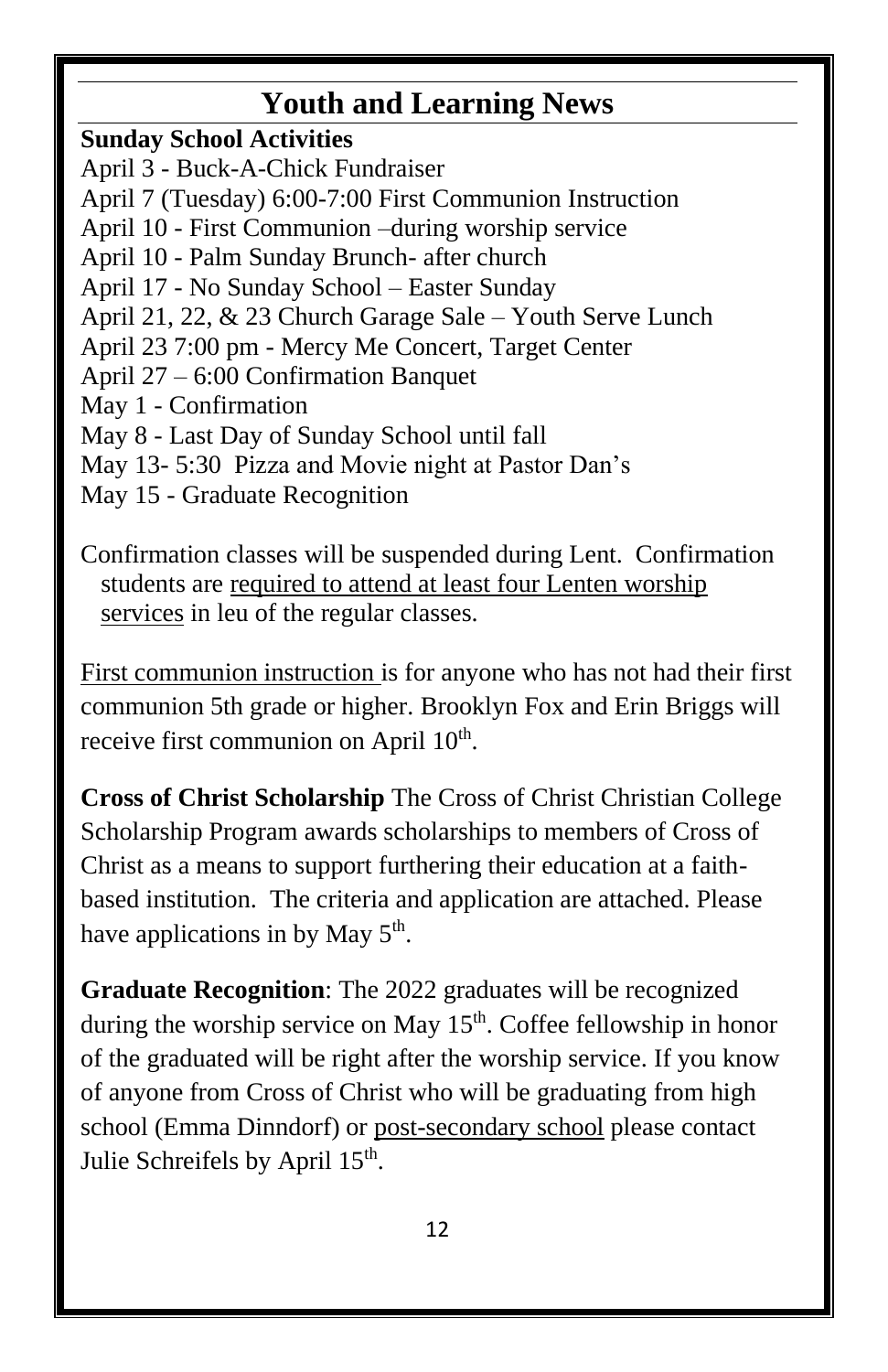#### **Confirmation Bible Camp at Good Earth Village June 19-24**

Youth currently in  $6<sup>th</sup> - 8<sup>th</sup>$  grade are encouraged to take part in Confirmation Bible Camp. Come to camp with your confirmation class and pastor! Confirmation campers have memorable faithbuilding adventures during this week! Campers spend time each morning with their pastor or a confirmation leader exploring faith topics in depth. In the afternoon and evenings, campers enjoy group activities, canoeing, swimming, arts and crafts, epic games, and campfire worship led by our summer staff. A registration form is attached. Please return it along with a check for the deposit (\$150) to Deanna at the church office. Confirmation camp registrations need to be sent by the church.

The youth will be in charge of the lunch/snack sale during the church garage sale. Thurs. April 21 10 am -7pm, Fri. April 22 8 am – 4 pm and Sat. April 23 8am – 12 pm. We will need volunteers to help out. Please contact Julie.

- **Mission:** The Sunday School will continue to support Gabby, from Tanzania this year. The Mission Committee has decided to support a little boy as well. Our newly sponsored child, Jacob John, an 8 month old baby boy who will grow with us throughout the coming years. The next turn in date for the banks will be May 1<sup>st</sup>.
- **Buck-a- Chick** The Sunday School kids will be selling paper chicks once again this year before and after church March 27, April 3 and April 10. They are \$1.00 each. Proceeds will go to the ELCA Good Gifts. Purchase some chicks in honor or memory of someone or just because it's a good cause.
- **Pizza and a Movie with Pr. Dan.** Friday, May 13<sup>th</sup> meet at the church at 5:30 return at 10:30. Youth  $6<sup>th</sup>$  -8<sup>th</sup> grades are invited to join Pr. Dan for a night of fun eating pizza and watching a movie. Please RSVP to Pr. Dan by May  $10^{th}$ . 753-458-5066 email [pastor@cccrchurch.com](mailto:pastor@cccrchurch.com)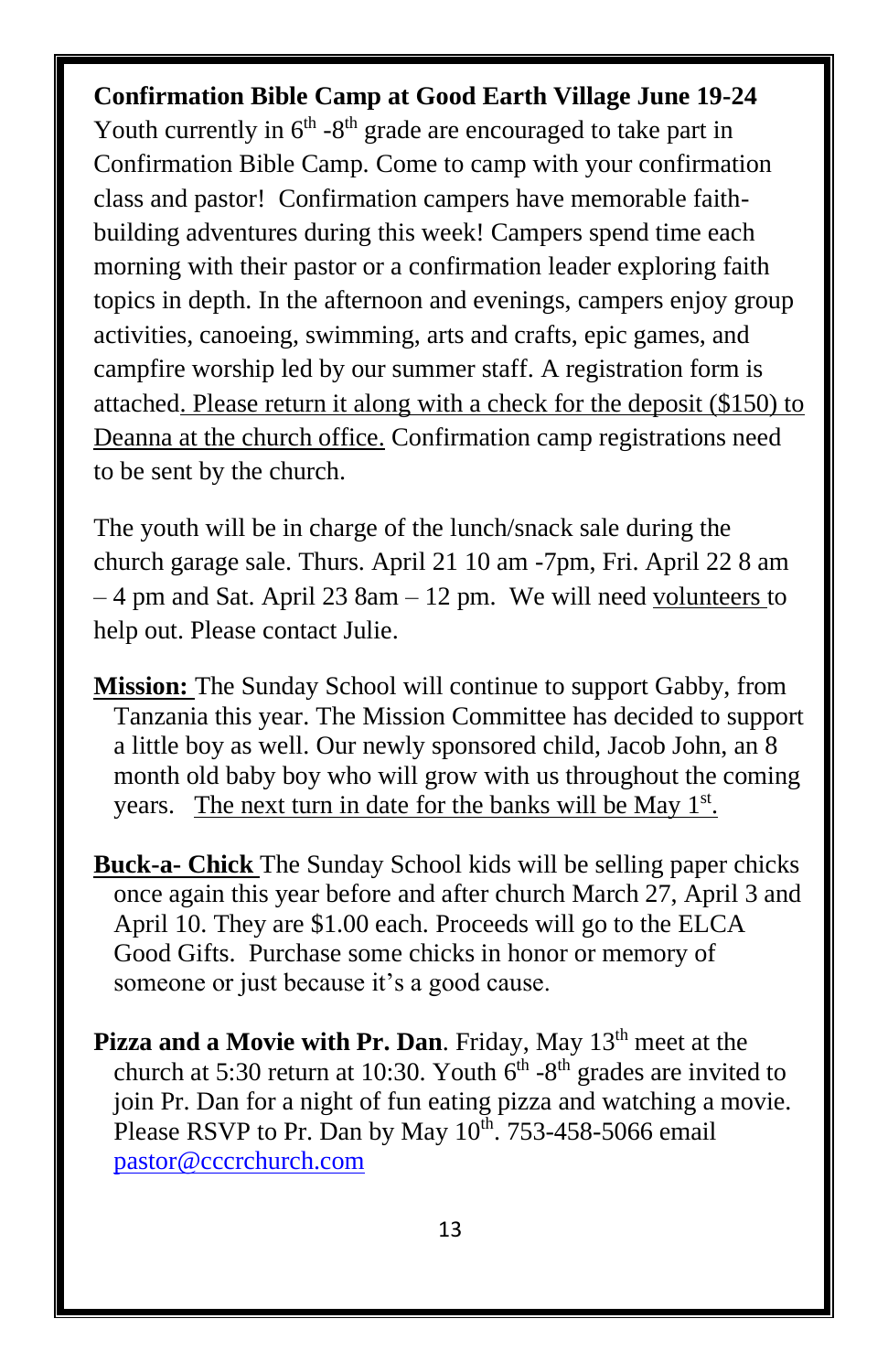#### **Vacation Bible School –** July 10-14 5:30 – 7:30



This year we will be exploring Jesus' Parable of the Sower. We will have fun learning some ways kids can care for God's creation. Supper, singing, sowing seeds, spectacular crafts, skits and games.

Contact Julie if you would like to help with VBS.

Peace, Julie Schreifels Sunday School Superintendent Cell 507-990-7024 email **[hjschreif@live.com](mailto:hjschreif@live.com)**



The next **WELCA meeting will be Thursday,** *April 7th at 7:00 pm. Dahlen Hall.* We will review the Blood Drives, Canon River Conf. Gathering, Fundraiser for Triennial, Taste of Welch and other things that people feel need to be discussed.

**Red Cross Blood Drive: Our next drive will Thursday, May 12 th from 12-6 pm and Friday, May 13 th from 8:30 am to 2:30 pm.**.

Come and donate blood-Save lives. You can register now at <https://www.redcrossblood.org/> Let Julie know if you can help with the blood drive.

**Spring Gathering for Cannon River Conference:** Saturday, April 23,2022 First Evangelical Lutheran Church, Kenyon, MN. Four members of the Cross of Christ WELCA have registered to attend. If you would like to attend, please let Julie or Jean know soon so we can send in your registration. Out WELCA unit will pay the \$12 registration fee. See the attached letter, flyer, and registration forms for more information or contact; Julie, Tracy Harth, Kelley Mittelsteadt or Cathy Nemcek.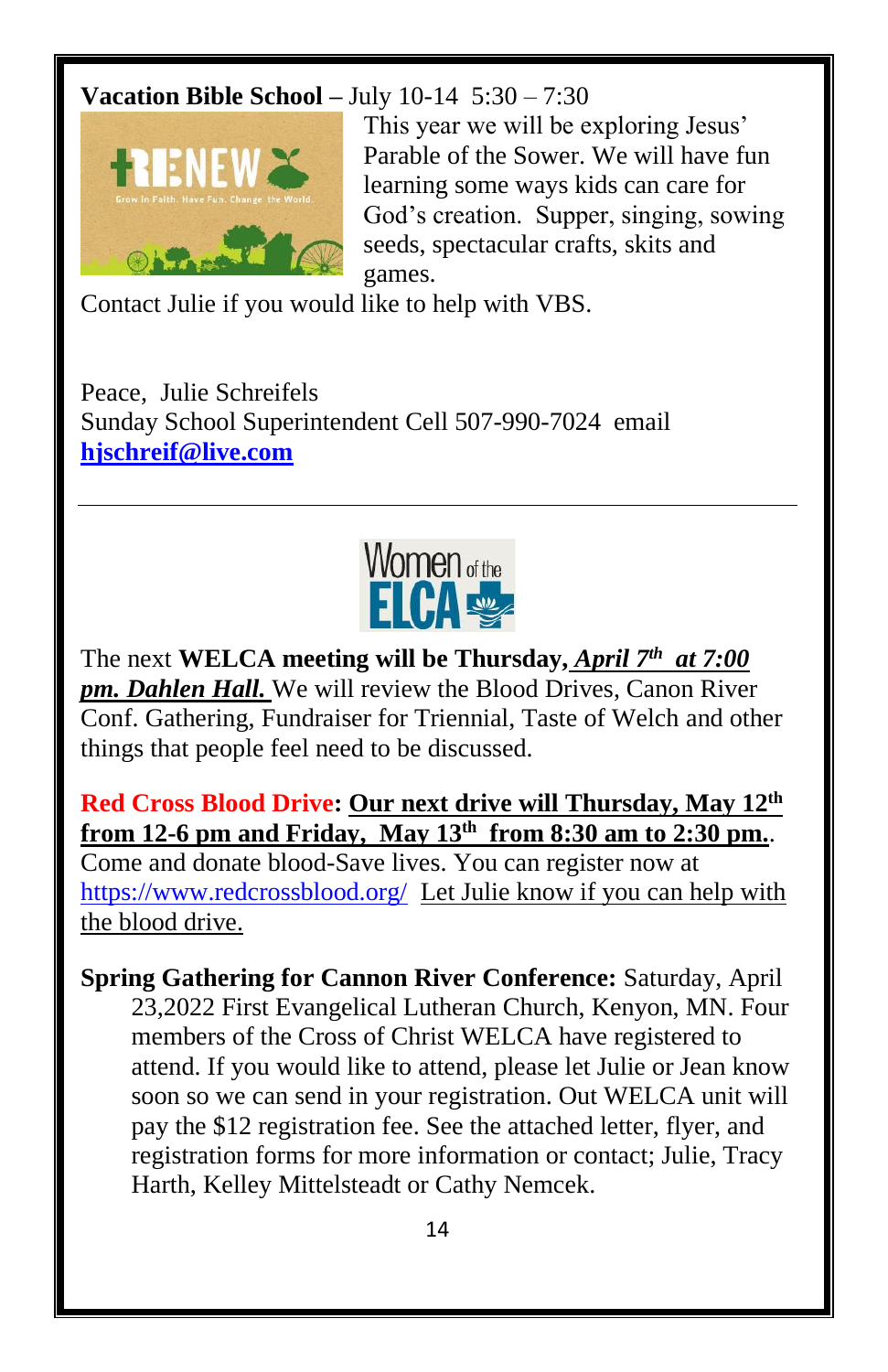- **Graduate Recognition:** May 15<sup>th</sup> WELCA will be providing the cake for coffee fellowship. If you know someone who is graduating from high school or post-secondary school please let Julie know.
- **2022 SE MN Synod WELCA Fall Convention:** September 17, 2022 Bethel Lutheran Church, Rochester. Attached is list of items for the convention's Love Offering. Start collecting items on the list. We will have a designated donation place in August.

#### **Future Events**:

- **Days for Girls Group**: April 14 & 18 9:00 -11:00 am Cannon Falls Senior Center
- Red Cross Blood Drive: Thursday, May 12<sup>th</sup> 12-6 pm and Friday, May13 th 8:30 am – 2:30pm
- **Spring Gathering for Cannon River Conference:** Saturday, April 23, 2022 First Evangelical Lutheran Church, Kenyon, MN
- **2022 SE MN Synod WELCA Fall Convention:** September 17, 2022 Bethel Lutheran Church, Rochester
- **12 th Triennial Gathering**: Week of September 18, 2023 Phoenix, Arizona

*Officers: President: Julie Schreifels Secretary: Joan Slingsby Treasurer: Jean Kehren*

*Kitchen Committee: Doris Gruber, Joan Slingsby, Jean Kehren, Janet Daley, Cathy Nemcek,* **Sandy Petrashek**

*Julie Schreifels cell phone: 507-990-7024 email* [hjschreif@live.com](mailto:hjschreif@live.com)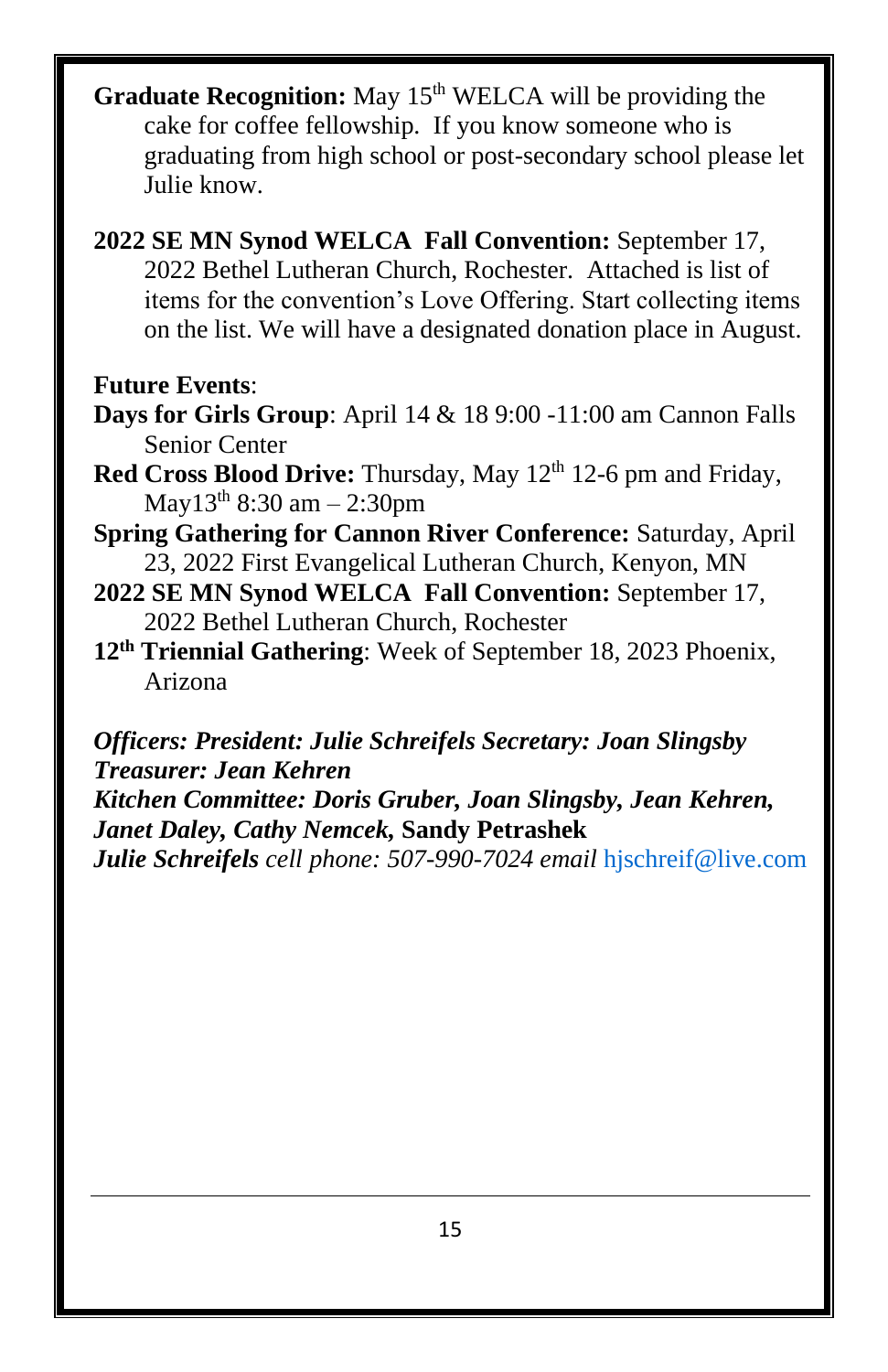#### Cross of Christ Council Meeting Minutes *Faithful Through Generations* March 8, 2022

*Present:* Joan Slingsby, Darwin Fox, Kelly Mittelsteadt, Ann Kulla, Oscar Daley, Jon Peterson, Interim Pastor Dan Nordin, Deanna Gehloff *Absent:* Anthony Nemcek

Meeting was called to order by Pastor Dan and mission statement was read.

Pastor Dan gave devotions.

Agenda was approved with a few additions; February minutes were approved with a typo change.

#### Unfinished Business

\*Pastor's Report: report given by Pastor Nordin \*Call process/update: The committee met with Barb Streed on March  $1<sup>st</sup>$ . Both congregations will have 5 weeks of surveys following worship starting after Easter. Service will be shortened to allow time to complete the surveys. Ellen Hartman is the overall Chairperson, with Jim Gustafson as the chair for Cross of Christ. \*Covid and Worship Practice: Discussion was held about returning to the communion rail and offering plate passing. It was decided to return to the rail starting in April and will continue to use the wafers. The offering plate will remain in the back.

News Business

\*April Council person – Ann Kulla

\*Election of Officers: Joan Slingsby was nominated and elected for president and Anthony Nemcek for Vice President. Deanna Gehloff will be Secretary.

\*Council Serving Soup Supper: It was discussed and decided Council will serve soup supper on Wednesday, April 6<sup>th</sup>

\*Easter Advertising: An ad was reviewed for Easter Sunday worship for Cross of Christ. *A Motion was made and seconded to run advertising for Easter.* **-Motion Passed.**

\*Building Vision Committee: The committee details were discussed,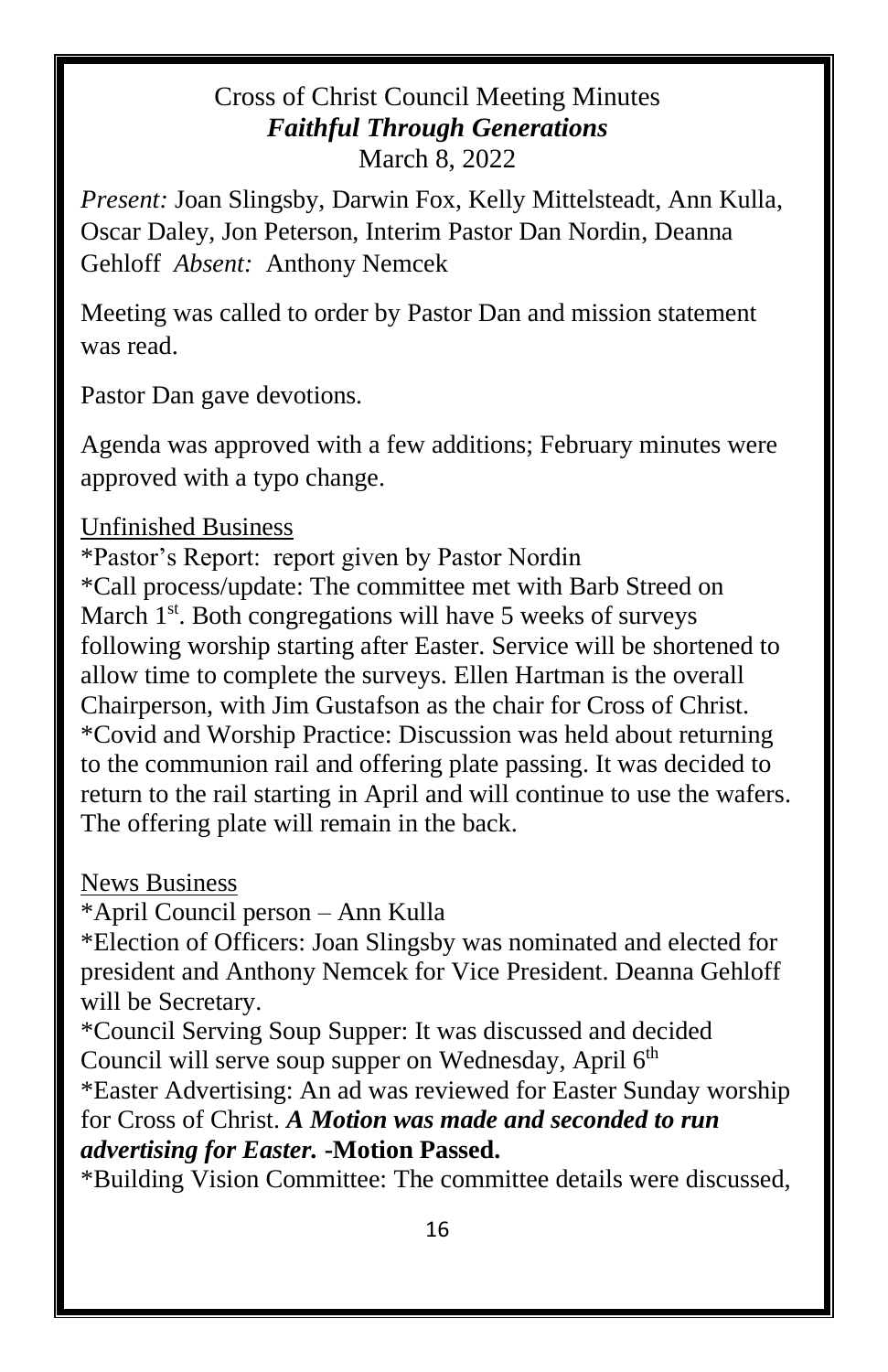along with potential candidates who would fit in the position. The council decided they will review names and decide on 5 persons to serve on this committee during the April council meeting. \*150th Church Anniversary Committee: Cross of Christ will be

celebrating 150 years in 2023 and it was discussed to start forming a committee. A clip soliciting volunteers will go into the April Chronicles.

\*Donation: Cross of Christ received a donation for the purchase of a hand bell to be rung and funerals and such. The bell will be purchased and a thank you will be sent to the family.

### Committee Reports

Finance:

*A motion was made and seconded that Ash Wednesday, Lent and Easter offerings go to operating costs.* **-Motion Passed**

It was brought up and discussed that a member of the church is willing to match a donation to Lutheran Disaster Response for Ukraine, if council decides on making a donation as well.

*A motion was made and seconded to make a donation to Lutheran Disaster Response for Ukraine in the amount of \$5,000; using funds from the Council Discretionary Fund.* **-Motion Passed.** A thank you will be passed along to the member.

*A Motion was made and seconded to accept financial secretary's report as written.* **Motion passed.**

Worship & Music: A meeting is scheduled for March  $27<sup>th</sup>$ Missions: MN Foodshare collection will end March  $27<sup>th</sup>$ Stewardship: a letter will possibly be sent out if needed Personnel: reviews will be held

Meeting adjourned with the Lord's Prayer

The next meeting will be held with Cannon River at Cross of Christ at 6:30pm. Regular meetings will follow.

Respectfully submitted, Deanna Gehloff- Secretary